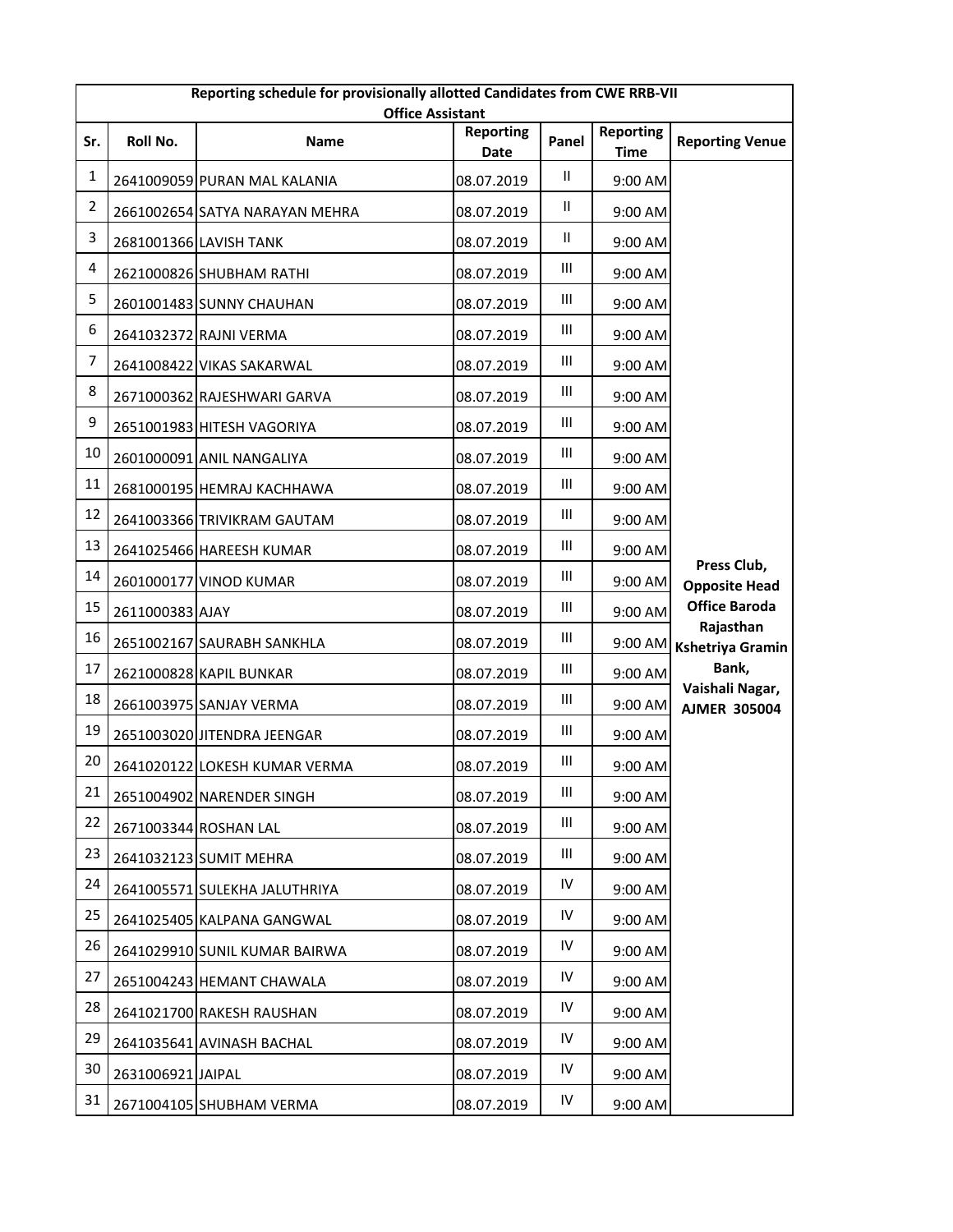|     | Reporting schedule for provisionally allotted Candidates from CWE RRB-VII<br><b>Office Assistant</b> |                                |                          |            |                                 |                                        |  |  |
|-----|------------------------------------------------------------------------------------------------------|--------------------------------|--------------------------|------------|---------------------------------|----------------------------------------|--|--|
| Sr. | Roll No.                                                                                             | Name                           | <b>Reporting</b><br>Date | Panel      | <b>Reporting</b><br><b>Time</b> | <b>Reporting Venue</b>                 |  |  |
| 32  |                                                                                                      | 2651001176 MONIKA RATHORE      | 08.07.2019               | ${\sf IV}$ | 9:00 AM                         |                                        |  |  |
| 33  |                                                                                                      | 2641024908 ADITYA KIRORIWAL    | 08.07.2019               | IV         | 9:00 AM                         |                                        |  |  |
| 34  |                                                                                                      | 2681000029 DEVENDRA SALVI      | 08.07.2019               | IV         | 9:00 AM                         |                                        |  |  |
| 35  |                                                                                                      | 2671006172 MUKESH KUMAR        | 08.07.2019               | IV         | 9:00 AM                         |                                        |  |  |
| 36  |                                                                                                      | 2631005571 BIKRAM SINGH        | 08.07.2019               | IV         | 9:00 AM                         |                                        |  |  |
| 37  |                                                                                                      | 2641011289 MUKESH KUMAR        | 08.07.2019               | IV         | 9:00 AM                         |                                        |  |  |
| 38  | 2631007076 JAGDEEP                                                                                   |                                | 08.07.2019               | IV         | 9:00 AM                         |                                        |  |  |
| 39  | 2641029964 AKASH RAV                                                                                 |                                | 08.07.2019               | IV         | 9:00 AM                         |                                        |  |  |
| 40  |                                                                                                      | 2641033584 VIKRAM KALA         | 08.07.2019               | IV         | 9:00 AM                         |                                        |  |  |
| 41  |                                                                                                      | 2651000092 RAVI PARIHAR        | 08.07.2019               | IV         | 9:00 AM                         |                                        |  |  |
| 42  |                                                                                                      | 2631007599 SUMAN RANI          | 08.07.2019               | IV         | 9:00 AM                         |                                        |  |  |
| 43  |                                                                                                      | 2661003094 KANISHA VERMA       | 08.07.2019               | IV         | 9:00 AM                         |                                        |  |  |
| 44  |                                                                                                      | 2671005188 VIVEK KUMAR         | 08.07.2019               | L          | 1:30 PM                         |                                        |  |  |
| 45  |                                                                                                      | 2601002708 AJAY KUMAR          | 08.07.2019               | L          | 1:30 PM                         | Press Club,<br><b>Opposite Head</b>    |  |  |
| 46  |                                                                                                      | 2641004133 SHAKUNTALA MEENA    | 08.07.2019               | L          | 1:30 PM                         | <b>Office Baroda</b>                   |  |  |
| 47  |                                                                                                      | 2641027231 PRIYANKA MEENA      | 08.07.2019               | I          | 1:30 PM                         | Rajasthan<br><b>Kshetriya Gramin</b>   |  |  |
| 48  |                                                                                                      | 2641006734 RAVI MEENA          | 08.07.2019               | L          | 1:30 PM                         | Bank,                                  |  |  |
| 49  |                                                                                                      | 2641027682 NAVAL KISHOR MEENA  | 08.07.2019               | L          | 1:30 PM                         | Vaishali Nagar,<br><b>AJMER 305004</b> |  |  |
| 50  |                                                                                                      | 2641023906 VANDANA MEENA       | 08.07.2019               | I          | 1:30 PM                         |                                        |  |  |
| 51  |                                                                                                      | 2641029160 SUMAN DEVI MEENA    | 08.07.2019               | I          | 1:30 PM                         |                                        |  |  |
| 52  |                                                                                                      | 2621000389 DINESH KUMAR MEENA  | 08.07.2019               | L          | 1:30 PM                         |                                        |  |  |
| 53  |                                                                                                      | 2641004664 RAHUL MAWAR         | 08.07.2019               | I          | 1:30 PM                         |                                        |  |  |
| 54  |                                                                                                      | 2641013818 SONIYA BAI MEENA    | 08.07.2019               | L          | 1:30 PM                         |                                        |  |  |
| 55  |                                                                                                      | 2641010650 RAJNESH KUMAR MEENA | 08.07.2019               | L          | 1:30 PM                         |                                        |  |  |
| 56  |                                                                                                      | 2641026849 SAURABH MEENA       | 08.07.2019               | L          | 1:30 PM                         |                                        |  |  |
| 57  |                                                                                                      | 2641033065 AVDESH KUMAR        | 08.07.2019               | I          | 1:30 PM                         |                                        |  |  |
| 58  |                                                                                                      | 2641026999 VIMLESH KUMAR MEENA | 08.07.2019               | L          | 1:30 PM                         |                                        |  |  |
| 59  |                                                                                                      | 2611004720 REENA MEENA         | 08.07.2019               | L          | 1:30 PM                         |                                        |  |  |
| 60  |                                                                                                      | 2641007644 NISHANT KUMAR BADAL | 08.07.2019               | I          | 1:30 PM                         |                                        |  |  |
| 61  |                                                                                                      | 2641021779 ADARSH KUMAR MEENA  | 08.07.2019               | L          | 1:30 PM                         |                                        |  |  |
| 62  |                                                                                                      | 2641034921 PANKAJ KUMAR MEENA  | 08.07.2019               | L          | 1:30 PM                         |                                        |  |  |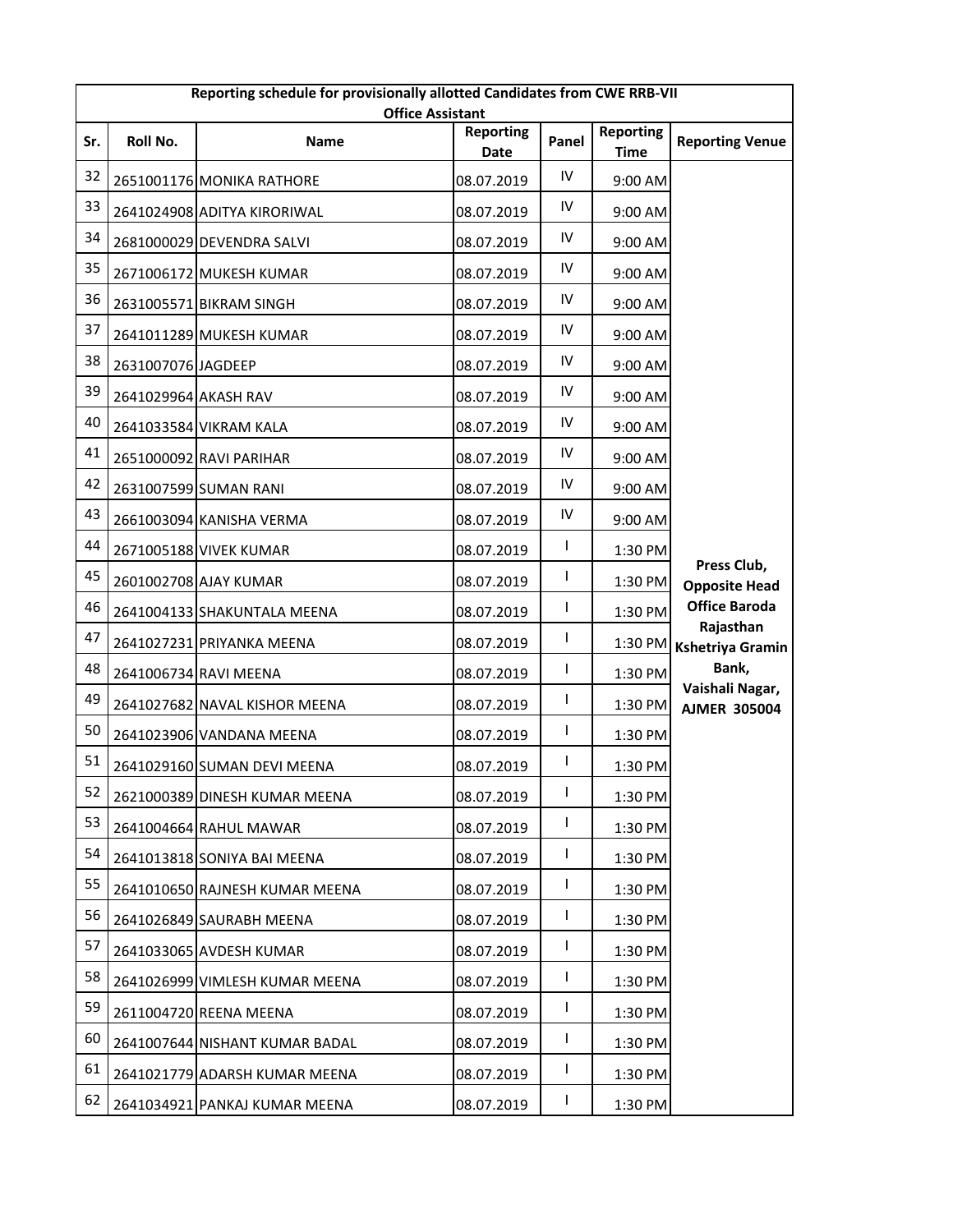|     | Reporting schedule for provisionally allotted Candidates from CWE RRB-VII<br><b>Office Assistant</b> |                                    |                          |               |                                 |                                        |  |  |
|-----|------------------------------------------------------------------------------------------------------|------------------------------------|--------------------------|---------------|---------------------------------|----------------------------------------|--|--|
| Sr. | Roll No.                                                                                             | Name                               | <b>Reporting</b><br>Date | Panel         | <b>Reporting</b><br><b>Time</b> | <b>Reporting Venue</b>                 |  |  |
| 63  |                                                                                                      | 2641008310 LEKHRAJ MEENA           | 08.07.2019               | L             | 1:30 PM                         |                                        |  |  |
| 64  | 2641032933 ARUNA                                                                                     |                                    | 08.07.2019               | Ш             | 1:30 PM                         |                                        |  |  |
| 65  |                                                                                                      | 2641035322 NARESH KUMAR JEPH       | 08.07.2019               | Ш             | 1:30 PM                         |                                        |  |  |
| 66  | 2661000128 DEENDAYAL                                                                                 |                                    | 08.07.2019               | Ш             | 1:30 PM                         |                                        |  |  |
| 67  |                                                                                                      | 2641009419 RAHUL KUMAR MEENA       | 08.07.2019               | $\mathsf{II}$ | 1:30 PM                         |                                        |  |  |
| 68  |                                                                                                      | 2641019239 AVDHESH KUMAR MEENA     | 08.07.2019               | Ш             | 1:30 PM                         |                                        |  |  |
| 69  |                                                                                                      | 2641018567 MEETHA LAL MEENA        | 08.07.2019               | $\mathsf{II}$ | 1:30 PM                         |                                        |  |  |
| 70  |                                                                                                      | 2641020300 DEEPAK KUMAR MEENA      | 08.07.2019               | Ш             | 1:30 PM                         |                                        |  |  |
| 71  |                                                                                                      | 2641016973 ASHOK KUMAR MEENA       | 08.07.2019               | Ш.            | 1:30 PM                         |                                        |  |  |
| 72  |                                                                                                      | 2641013481 RISHI KESH MEENA        | 08.07.2019               | $\mathsf{II}$ | 1:30 PM                         |                                        |  |  |
| 73  |                                                                                                      | 2641009144 PAWAN KUMAR MEENA       | 08.07.2019               | Ш             | 1:30 PM                         |                                        |  |  |
| 74  |                                                                                                      | 2651004284 HEMA MEENA              | 08.07.2019               | $\mathsf{II}$ | 1:30 PM                         |                                        |  |  |
| 75  |                                                                                                      | 2641009893 VISHAL KUMAR MEENA      | 08.07.2019               | $\mathsf{II}$ | 1:30 PM                         |                                        |  |  |
| 76  |                                                                                                      | 2641029802 SHILPA MEENA            | 08.07.2019               | Ш.            | 1:30 PM                         | Press Club,<br><b>Opposite Head</b>    |  |  |
| 77  |                                                                                                      | 2641026992 VISHNU KUMAR MEENA      | 08.07.2019               | $\mathsf{II}$ | 1:30 PM                         | <b>Office Baroda</b>                   |  |  |
| 78  |                                                                                                      | 2641004616 KARODI MAL MEENA        | 08.07.2019               | Ш             | 1:30 PM                         | Rajasthan<br><b>Kshetriya Gramin</b>   |  |  |
| 79  |                                                                                                      | 2651005163 MADHAVI KHATRI          | 08.07.2019               | Ш             | 1:30 PM                         | Bank,                                  |  |  |
| 80  |                                                                                                      | 2631002234 LOVEPREET SINGH         | 08.07.2019               | Ш             | 1:30 PM                         | Vaishali Nagar,<br><b>AJMER 305004</b> |  |  |
| 81  |                                                                                                      | 2651003046 MOTILAL DEORA           | 08.07.2019               | Ш             | 1:30 PM                         |                                        |  |  |
| 82  | 2661001205 AKASH SONI                                                                                |                                    | 08.07.2019               | Ш             | 1:30 PM                         |                                        |  |  |
| 83  |                                                                                                      | 2651003057 JAGDISH SANKHLA         | 08.07.2019               | Ш             | 1:30 PM                         |                                        |  |  |
| 84  |                                                                                                      | 2601001390 BHANWAR LAL TODAWATA    | 08.07.2019               | Ш             | 1:30 PM                         |                                        |  |  |
| 85  |                                                                                                      | 2671004682 NAGESH KUMAR            | 08.07.2019               | Ш             | 1:30 PM                         |                                        |  |  |
| 86  |                                                                                                      | 2601001940 BHAGAWAN SINGH RAWAT    | 08.07.2019               | Ш             | 1:30 PM                         |                                        |  |  |
| 87  |                                                                                                      | 2611000494 AMIT YADAV              | 08.07.2019               | Ш             | 1:30 PM                         |                                        |  |  |
| 88  |                                                                                                      | 2641021524 HARISH CHANDRA VERMA    | 08.07.2019               | Ш             | 1:30 PM                         |                                        |  |  |
| 89  |                                                                                                      | 2641015630 DEEPAK KUMAR SONI       | 08.07.2019               | Ш             | 1:30 PM                         |                                        |  |  |
| 90  |                                                                                                      | 2641015426 SATYAPAL SINGH          | 08.07.2019               | Ш             | 1:30 PM                         |                                        |  |  |
| 91  |                                                                                                      | 2671006027 SURENDRA KUMAR          | 08.07.2019               | Ш             | 1:30 PM                         |                                        |  |  |
| 92  |                                                                                                      | 2641002965 PRAKASH CHANDRA KUMAWAT | 08.07.2019               | Ш             | 1:30 PM                         |                                        |  |  |
| 93  |                                                                                                      | 2641035148 MAHADEV SONI            | 08.07.2019               | Ш             | 1:30 PM                         |                                        |  |  |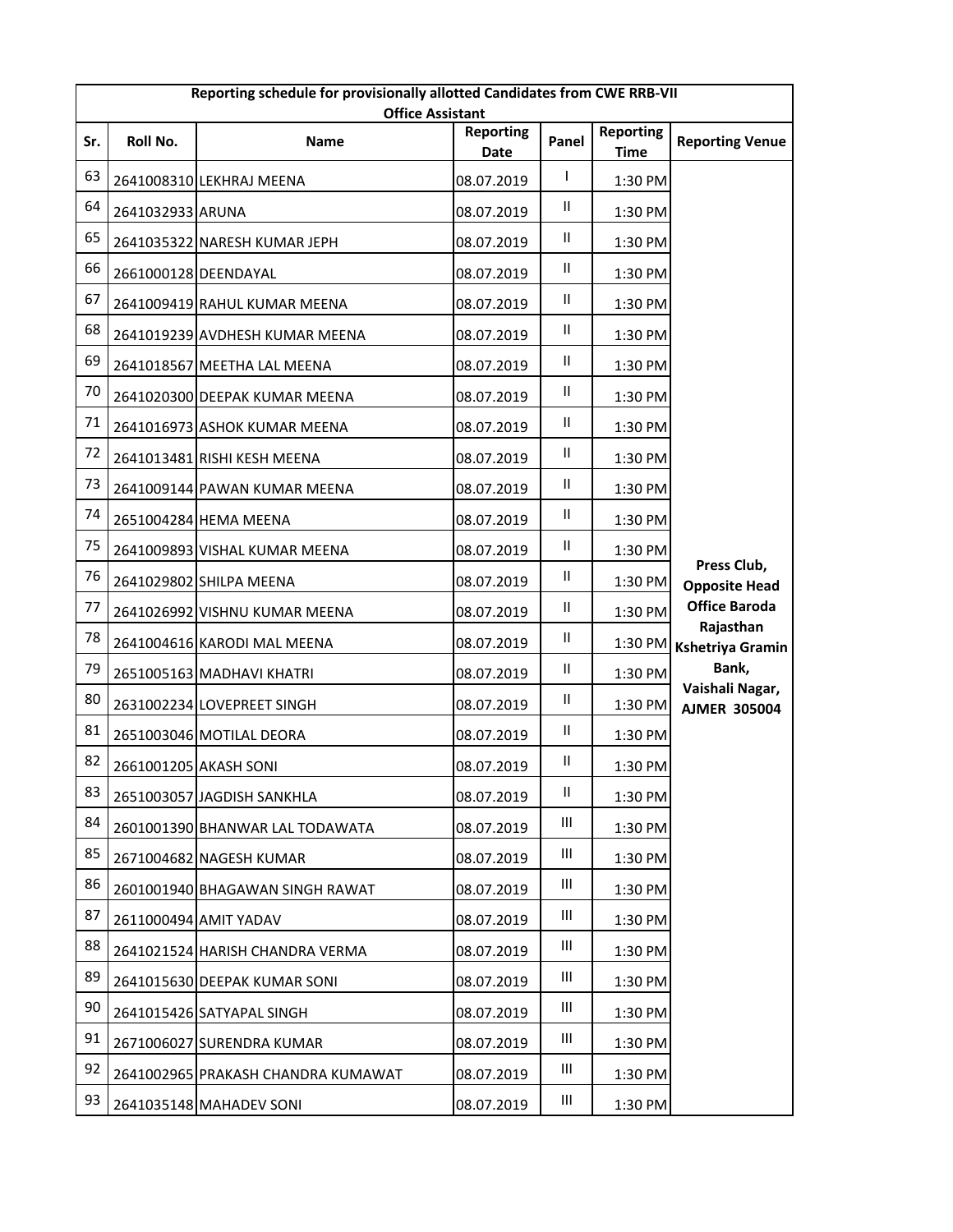|     | Reporting schedule for provisionally allotted Candidates from CWE RRB-VII<br><b>Office Assistant</b> |                                   |                          |                                    |                                 |                                        |  |  |
|-----|------------------------------------------------------------------------------------------------------|-----------------------------------|--------------------------|------------------------------------|---------------------------------|----------------------------------------|--|--|
| Sr. | Roll No.                                                                                             | Name                              | <b>Reporting</b><br>Date | Panel                              | <b>Reporting</b><br><b>Time</b> | <b>Reporting Venue</b>                 |  |  |
| 94  |                                                                                                      | 2641016788 SATYAPAL SINGH KHICHAR | 08.07.2019               | Ш                                  | 1:30 PM                         |                                        |  |  |
| 95  |                                                                                                      | 2601000112 MANOJ SHARMA           | 08.07.2019               | Ш                                  | 1:30 PM                         |                                        |  |  |
| 96  |                                                                                                      | 2611001860 MAN MOHAN              | 08.07.2019               | Ш                                  | 1:30 PM                         |                                        |  |  |
| 97  |                                                                                                      | 2641032261 AJAY KUMAR             | 08.07.2019               | Ш                                  | 1:30 PM                         |                                        |  |  |
| 98  | 2671002327 VED SINGH                                                                                 |                                   | 08.07.2019               | Ш                                  | 1:30 PM                         |                                        |  |  |
| 99  |                                                                                                      | 2671003917 SUNIL KUMAR            | 08.07.2019               | Ш                                  | 1:30 PM                         |                                        |  |  |
| 100 |                                                                                                      | 2651002256 SUJIT KUMAR BHADANI    | 08.07.2019               | Ш                                  | 1:30 PM                         |                                        |  |  |
| 101 |                                                                                                      | 2611004080 RAJBIR SINGH           | 08.07.2019               | Ш                                  | 1:30 PM                         |                                        |  |  |
| 102 | 2641034171 DILSUKH                                                                                   |                                   | 08.07.2019               | Ш                                  | 1:30 PM                         |                                        |  |  |
| 103 |                                                                                                      | 2611004856 NARESH KUMAR           | 08.07.2019               | $\ensuremath{\mathsf{III}}\xspace$ | 1:30 PM                         |                                        |  |  |
| 104 |                                                                                                      | 2641000835 PRIKSHIT JAKHAR        | 08.07.2019               | IV                                 | 1:30 PM                         |                                        |  |  |
| 105 |                                                                                                      | 2671005583 MOHAR SINGH KHOTH      | 08.07.2019               | IV                                 | 1:30 PM                         |                                        |  |  |
| 106 |                                                                                                      | 2671002584 MANOJ KUMAR            | 08.07.2019               | IV                                 | 1:30 PM                         |                                        |  |  |
| 107 |                                                                                                      | 2681002704 GAJENDRA SINGH KAVIA   | 08.07.2019               | IV                                 | 1:30 PM                         | Press Club,<br><b>Opposite Head</b>    |  |  |
| 108 |                                                                                                      | 2671002817 GANESH RAM DHUKIA      | 08.07.2019               | IV                                 | 1:30 PM                         | <b>Office Baroda</b>                   |  |  |
| 109 |                                                                                                      | 2641029575 SUNIL KUMAR            | 08.07.2019               | ${\sf IV}$                         | 1:30 PM                         | Rajasthan<br><b>Kshetriya Gramin</b>   |  |  |
| 110 |                                                                                                      | 2651002909 PUKHRAJ PARIHAR        | 08.07.2019               | IV                                 | 1:30 PM                         | Bank,                                  |  |  |
| 111 |                                                                                                      | 2601003022 SUNITA MANGAWA         | 08.07.2019               | IV                                 | 1:30 PM                         | Vaishali Nagar,<br><b>AJMER 305004</b> |  |  |
| 112 |                                                                                                      | 2641024442 PURUSHOTTAM            | 08.07.2019               | ${\sf IV}$                         | 1:30 PM                         |                                        |  |  |
| 113 |                                                                                                      | 2661001714 LOKESH DUDI            | 08.07.2019               | IV                                 | 1:30 PM                         |                                        |  |  |
| 114 |                                                                                                      | 2641027499 DEEPAK KUMAR           | 08.07.2019               | IV                                 | 1:30 PM                         |                                        |  |  |
| 115 |                                                                                                      | 2671000132 VIRENDRA PRATAP SINGH  | 08.07.2019               | IV                                 | 1:30 PM                         |                                        |  |  |
| 116 |                                                                                                      | 2631002913 INDRAJEET BANA         | 08.07.2019               | ${\sf IV}$                         | 1:30 PM                         |                                        |  |  |
| 117 |                                                                                                      | 2651000376 ANWAR AHMED            | 08.07.2019               | IV                                 | 1:30 PM                         |                                        |  |  |
| 118 |                                                                                                      | 2641027697 NAVEEN KUMAR JANGID    | 08.07.2019               | IV                                 | 1:30 PM                         |                                        |  |  |
| 119 |                                                                                                      | 2641027976 SHASHI KUSHWAHA        | 08.07.2019               | ${\sf IV}$                         | 1:30 PM                         |                                        |  |  |
| 120 |                                                                                                      | 2651004463 POOJA PANWAR           | 08.07.2019               | IV                                 | 1:30 PM                         |                                        |  |  |
| 121 |                                                                                                      | 2641008713 KESHAR DEV SAINI       | 08.07.2019               | IV                                 | 1:30 PM                         |                                        |  |  |
| 122 |                                                                                                      | 2641005382 POONAM GURJAR          | 08.07.2019               | IV                                 | 1:30 PM                         |                                        |  |  |
| 123 |                                                                                                      | 2651000498 SANJAY KUMAR           | 08.07.2019               | IV                                 | 1:30 PM                         |                                        |  |  |
| 124 |                                                                                                      | 2641004504 POOJA SAINI            | 09.07.2019               | L                                  | 9:00 AM                         |                                        |  |  |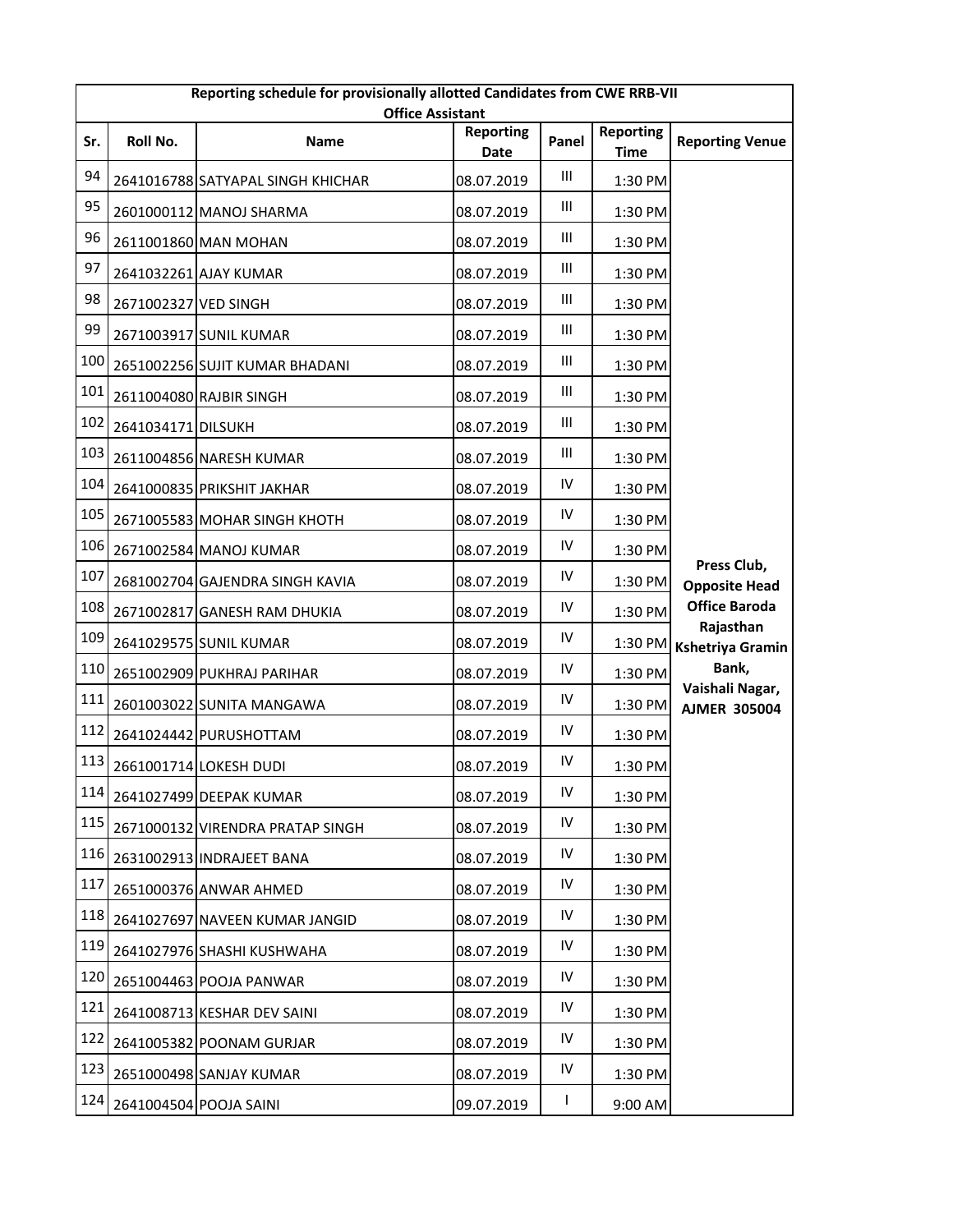|     | Reporting schedule for provisionally allotted Candidates from CWE RRB-VII<br><b>Office Assistant</b> |                                   |                          |               |                                 |                                        |  |  |
|-----|------------------------------------------------------------------------------------------------------|-----------------------------------|--------------------------|---------------|---------------------------------|----------------------------------------|--|--|
| Sr. | Roll No.                                                                                             | Name                              | <b>Reporting</b><br>Date | Panel         | <b>Reporting</b><br><b>Time</b> | <b>Reporting Venue</b>                 |  |  |
| 125 |                                                                                                      | 2631007012 VISHNU THORI           | 09.07.2019               | L             | 9:00 AM                         |                                        |  |  |
| 126 |                                                                                                      | 2641013722 VENKATESH VARUN SINGH  | 09.07.2019               | I             | 9:00 AM                         |                                        |  |  |
| 127 |                                                                                                      | 2671003904 VIKAS KUMAR NAIN       | 09.07.2019               | L             | 9:00 AM                         |                                        |  |  |
| 128 |                                                                                                      | 2641014576 ROHIT YADAV            | 09.07.2019               | L             | 9:00 AM                         |                                        |  |  |
| 129 |                                                                                                      | 2671003394 SURESH KUMAR           | 09.07.2019               | I             | 9:00 AM                         |                                        |  |  |
| 130 |                                                                                                      | 2671000717 VIJENDRA KRISHAN YADAV | 09.07.2019               | L             | 9:00 AM                         |                                        |  |  |
| 131 | 2641028786 AJAY YADAV                                                                                |                                   | 09.07.2019               | L             | 9:00 AM                         |                                        |  |  |
| 132 |                                                                                                      | 2631005086 NEETU KUMARI           | 09.07.2019               | L             | 9:00 AM                         |                                        |  |  |
| 133 |                                                                                                      | 2641013233 RAKESH KUMAR           | 09.07.2019               | I             | 9:00 AM                         |                                        |  |  |
| 134 |                                                                                                      | 2641008093 VISHAL HANSAWAT        | 09.07.2019               | L             | 9:00 AM                         |                                        |  |  |
| 135 | 2641001834 RITU SAINI                                                                                |                                   | 09.07.2019               | L             | 9:00 AM                         |                                        |  |  |
| 136 |                                                                                                      | 2631004198 JITENDER KACHHI        | 09.07.2019               | I             | 9:00 AM                         |                                        |  |  |
| 137 |                                                                                                      | 2641003460 POOJA SWAMI            | 09.07.2019               | L             | 9:00 AM                         |                                        |  |  |
| 138 |                                                                                                      | 2641033009 ANKIT KUMAR            | 09.07.2019               | L             | 9:00 AM                         | Press Club,<br><b>Opposite Head</b>    |  |  |
| 139 |                                                                                                      | 2641029847 RAHUL KUMAR NAGAR      | 09.07.2019               | L             | 9:00 AM                         | <b>Office Baroda</b>                   |  |  |
| 140 |                                                                                                      | 2641017754 RAKESH KUMAR SWAMI     | 09.07.2019               | I             | 9:00 AM                         | Rajasthan<br><b>Kshetriya Gramin</b>   |  |  |
| 141 | 2601003310 VIJAY BEDA                                                                                |                                   | 09.07.2019               | L             | 9:00 AM                         | Bank,                                  |  |  |
| 142 |                                                                                                      | 2671002762 MANOJ KUMAR SAINI      | 09.07.2019               | L             | 9:00 AM                         | Vaishali Nagar,<br><b>AJMER 305004</b> |  |  |
| 143 |                                                                                                      | 2641024060 VIKRANT YADAV          | 09.07.2019               | L             | 9:00 AM                         |                                        |  |  |
| 144 |                                                                                                      | 2641001989 KAPIL YADAV            | 09.07.2019               | Ш             | 9:00 AM                         |                                        |  |  |
| 145 |                                                                                                      | 2671005085 DEVENDRA SINGH OLA     | 09.07.2019               | Ш             | 9:00 AM                         |                                        |  |  |
| 146 |                                                                                                      | 2641018789 NEERAJ YADAV           | 09.07.2019               | Ш             | 9:00 AM                         |                                        |  |  |
| 147 | 2641015607 AMRIT LAL                                                                                 |                                   | 09.07.2019               | Ш             | 9:00 AM                         |                                        |  |  |
| 148 |                                                                                                      | 2641017724 PIYUSH GAUR            | 09.07.2019               | Ш             | 9:00 AM                         |                                        |  |  |
| 149 |                                                                                                      | 2671006278 MANOJ KUMAR SAINI      | 09.07.2019               | Ш             | 9:00 AM                         |                                        |  |  |
| 150 |                                                                                                      | 2671002813 HARSHITA MAHLA         | 09.07.2019               | Ш             | 9:00 AM                         |                                        |  |  |
| 151 |                                                                                                      | 2641024076 POOJA KUMARI           | 09.07.2019               | $\mathsf{II}$ | 9:00 AM                         |                                        |  |  |
| 152 |                                                                                                      | 2641008572 SURESH KUMAR SWAMI     | 09.07.2019               | Ш             | 9:00 AM                         |                                        |  |  |
| 153 |                                                                                                      | 2641030281 AMIT CHOUDHARY         | 09.07.2019               | Ш             | 9:00 AM                         |                                        |  |  |
| 154 |                                                                                                      | 2671004973 NISHA KUMARI           | 09.07.2019               | Ш             | 9:00 AM                         |                                        |  |  |
| 155 |                                                                                                      | 2641000244 SUNIL KUMAR            | 09.07.2019               | Ш             | 9:00 AM                         |                                        |  |  |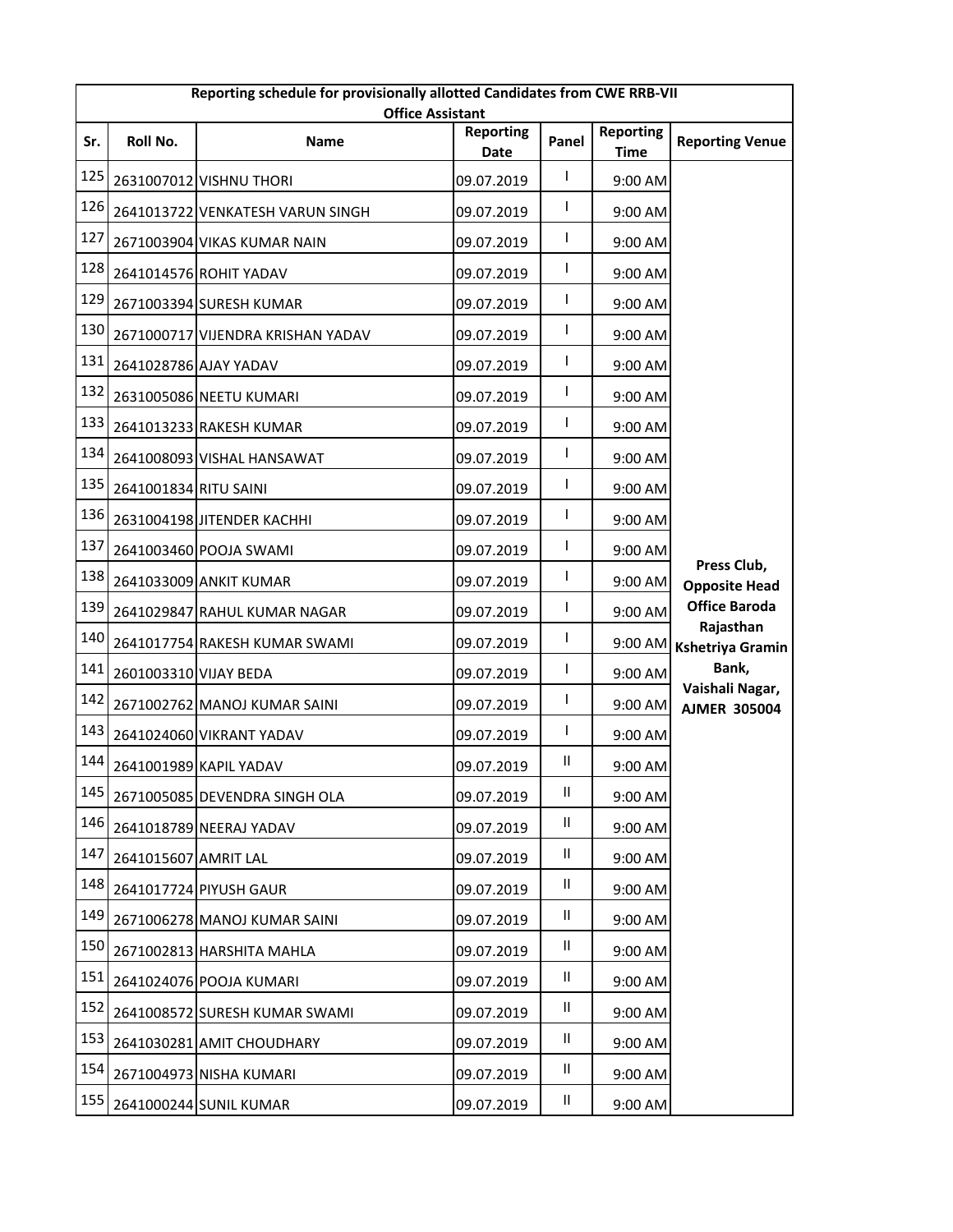|     | Reporting schedule for provisionally allotted Candidates from CWE RRB-VII<br><b>Office Assistant</b> |                                 |                          |                                    |                                 |                                        |  |  |
|-----|------------------------------------------------------------------------------------------------------|---------------------------------|--------------------------|------------------------------------|---------------------------------|----------------------------------------|--|--|
| Sr. | Roll No.                                                                                             | Name                            | <b>Reporting</b><br>Date | Panel                              | <b>Reporting</b><br><b>Time</b> | <b>Reporting Venue</b>                 |  |  |
| 156 |                                                                                                      | 2651000263 DEVENDER SINGH BHATI | 09.07.2019               | $\mathsf{II}$                      | 9:00 AM                         |                                        |  |  |
| 157 |                                                                                                      | 2671006005 KIRTI PUNJABI        | 09.07.2019               | Ш                                  | 9:00 AM                         |                                        |  |  |
| 158 |                                                                                                      | 2601001946 UBED KAMAL           | 09.07.2019               | Ш                                  | 9:00 AM                         |                                        |  |  |
| 159 | 2631000757 DHARM RAJ                                                                                 |                                 | 09.07.2019               | Ш                                  | 9:00 AM                         |                                        |  |  |
| 160 |                                                                                                      | 2611002559 LAXMAN SINGH         | 09.07.2019               | $\mathsf{II}$                      | 9:00 AM                         |                                        |  |  |
| 161 |                                                                                                      | 2651001337 MANISH PRAKASH       | 09.07.2019               | Ш                                  | 9:00 AM                         |                                        |  |  |
| 162 |                                                                                                      | 2641013077 ANIL KUMAR DUDI      | 09.07.2019               | Ш                                  | 9:00 AM                         |                                        |  |  |
| 163 |                                                                                                      | 2611000624 HARISH CHANDER       | 09.07.2019               | Ш                                  | 9:00 AM                         |                                        |  |  |
| 164 |                                                                                                      | 2601001665 PRASHANT PACHORI     | 09.07.2019               | Ш                                  | 9:00 AM                         |                                        |  |  |
| 165 |                                                                                                      | 2631007516 PARMOD KUMAR MUNJAL  | 09.07.2019               | Ш                                  | 9:00 AM                         |                                        |  |  |
| 166 |                                                                                                      | 2661003202 GAJENDRA SINGH       | 09.07.2019               | Ш                                  | 9:00 AM                         |                                        |  |  |
| 167 |                                                                                                      | 2641020379 SNEH KUMAR           | 09.07.2019               | Ш                                  | 9:00 AM                         |                                        |  |  |
| 168 |                                                                                                      | 2641002358 JOGINDER SINGH       | 09.07.2019               | $\ensuremath{\mathsf{III}}\xspace$ | 9:00 AM                         |                                        |  |  |
| 169 |                                                                                                      | 2631001774 KRITIKA KHATRI       | 09.07.2019               | Ш                                  | 9:00 AM                         | Press Club,<br><b>Opposite Head</b>    |  |  |
| 170 |                                                                                                      | 2611003179 PUSHPENDRA GUPTA     | 09.07.2019               | Ш                                  | 9:00 AM                         | <b>Office Baroda</b>                   |  |  |
| 171 |                                                                                                      | 2641016795 SAPNA GARG           | 09.07.2019               | Ш                                  | 9:00 AM                         | Rajasthan<br><b>Kshetriya Gramin</b>   |  |  |
| 172 |                                                                                                      | 2641003721 ROHIT SHARMA         | 09.07.2019               | Ш                                  | $9:00$ AM                       | Bank,                                  |  |  |
| 173 |                                                                                                      | 2641021963 AVINASH AGARWAL      | 09.07.2019               | Ш                                  | 9:00 AM                         | Vaishali Nagar,<br><b>AJMER 305004</b> |  |  |
| 174 | 2611002955 RAVINDER                                                                                  |                                 | 09.07.2019               | Ш                                  | 9:00 AM                         |                                        |  |  |
| 175 |                                                                                                      | 2641023141 RIDDHI GUPTA         | 09.07.2019               | Ш                                  | 9:00 AM                         |                                        |  |  |
| 176 | 2641017235 SUMIT JAIN                                                                                |                                 | 09.07.2019               | Ш                                  | 9:00 AM                         |                                        |  |  |
| 177 |                                                                                                      | 2631006611 AMIT KUMAR SHARMA    | 09.07.2019               | Ш                                  | 9:00 AM                         |                                        |  |  |
| 178 |                                                                                                      | 2641010443 CHETAN GOYAL         | 09.07.2019               | Ш                                  | 9:00 AM                         |                                        |  |  |
| 179 |                                                                                                      | 2671006458 SAKSHAM MEHTA        | 09.07.2019               | $\ensuremath{\mathsf{III}}\xspace$ | 9:00 AM                         |                                        |  |  |
| 180 |                                                                                                      | 2641009690 PRIYANKA KUMARI GARG | 09.07.2019               | Ш                                  | 9:00 AM                         |                                        |  |  |
| 181 |                                                                                                      | 2641019963 PALAK GARG           | 09.07.2019               | Ш                                  | 9:00 AM                         |                                        |  |  |
| 182 |                                                                                                      | 2611002398 SAURABH JAIN         | 09.07.2019               | Ш                                  | 9:00 AM                         |                                        |  |  |
| 183 |                                                                                                      | 2611000163 RIYA KHANDELWAL      | 09.07.2019               | Ш                                  | 9:00 AM                         |                                        |  |  |
| 184 |                                                                                                      | 2641021460 POONAM KAUSHIK       | 09.07.2019               | IV                                 | 9:00 AM                         |                                        |  |  |
| 185 |                                                                                                      | 2641010180 SHIVAM MITTAL        | 09.07.2019               | ${\sf IV}$                         | 9:00 AM                         |                                        |  |  |
| 186 | 2641016152 NISHA JAIN                                                                                |                                 | 09.07.2019               | IV                                 | 9:00 AM                         |                                        |  |  |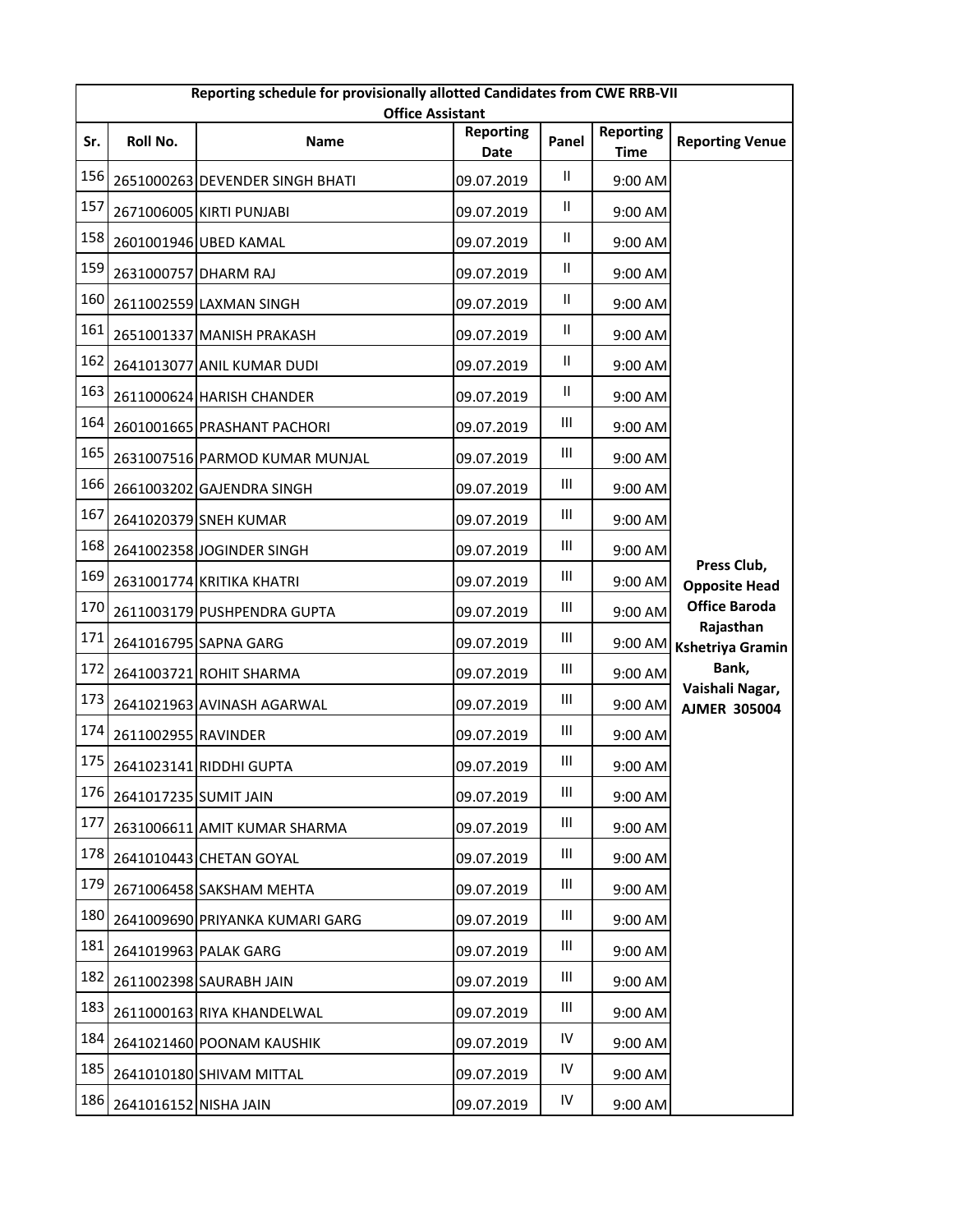|     | Reporting schedule for provisionally allotted Candidates from CWE RRB-VII<br><b>Office Assistant</b> |                                      |                          |            |                                 |                                        |  |  |
|-----|------------------------------------------------------------------------------------------------------|--------------------------------------|--------------------------|------------|---------------------------------|----------------------------------------|--|--|
| Sr. | Roll No.                                                                                             | Name                                 | <b>Reporting</b><br>Date | Panel      | <b>Reporting</b><br><b>Time</b> | <b>Reporting Venue</b>                 |  |  |
| 187 |                                                                                                      | 2631005148 DIPENDRA SINGH RATHORE    | 09.07.2019               | ${\sf IV}$ | 9:00 AM                         |                                        |  |  |
| 188 |                                                                                                      | 2611003374 AKSHAY KUMAR JAIN         | 09.07.2019               | IV         | 9:00 AM                         |                                        |  |  |
| 189 |                                                                                                      | 2641002942 BHUPENDRA SINGH SHEKHAWAT | 09.07.2019               | IV         | 9:00 AM                         |                                        |  |  |
| 190 |                                                                                                      | 2641025746 PRACHI AGARWAL            | 09.07.2019               | IV         | 9:00 AM                         |                                        |  |  |
| 191 |                                                                                                      | 2641012307 GIREESH KUMAR BANSAL      | 09.07.2019               | IV         | 9:00 AM                         |                                        |  |  |
| 192 |                                                                                                      | 2671002789 PANKAJ KUMAR SHARMA       | 09.07.2019               | IV         | 9:00 AM                         |                                        |  |  |
| 193 | 2671004981 NISHIKA                                                                                   |                                      | 09.07.2019               | ${\sf IV}$ | 9:00 AM                         |                                        |  |  |
| 194 |                                                                                                      | 2671006369 SUNNY SWAMI               | 09.07.2019               | IV         | 9:00 AM                         |                                        |  |  |
| 195 | 2611004188 RAHUL JAIN                                                                                |                                      | 09.07.2019               | IV         | 9:00 AM                         |                                        |  |  |
| 196 |                                                                                                      | 2661001878 YOGESH KUMAR GARG         | 09.07.2019               | IV         | 9:00 AM                         |                                        |  |  |
| 197 |                                                                                                      | 2631006660 GOURAV KUMAR              | 09.07.2019               | IV         | 9:00 AM                         |                                        |  |  |
| 198 |                                                                                                      | 2641008021 ARIHANT KUMAR JAIN        | 09.07.2019               | IV         | 9:00 AM                         |                                        |  |  |
| 199 |                                                                                                      | 2631000122 HITESH MEHTA              | 09.07.2019               | IV         | 9:00 AM                         |                                        |  |  |
| 200 |                                                                                                      | 2641000150 MANISH CHAUHAN            | 09.07.2019               | IV         | 9:00 AM                         | Press Club,<br><b>Opposite Head</b>    |  |  |
| 201 |                                                                                                      | 2641027724 RAHUL GUPTA               | 09.07.2019               | IV         | 9:00 AM                         | <b>Office Baroda</b>                   |  |  |
| 202 |                                                                                                      | 2641014539 KAMLESH JAIN              | 09.07.2019               | ${\sf IV}$ | 9:00 AM                         | Rajasthan<br><b>Kshetriya Gramin</b>   |  |  |
| 203 |                                                                                                      | 2651004281 KARTIK SINGHVI            | 09.07.2019               | IV         | $9:00$ AM                       | Bank,                                  |  |  |
| 204 |                                                                                                      | 2601001464 KULDEEP SINGH GEHLOT      | 09.07.2019               | L          | 1:30 PM                         | Vaishali Nagar,<br><b>AJMER 305004</b> |  |  |
| 205 |                                                                                                      | 2641026968 SUBHAM JAIN               | 09.07.2019               | I          | 1:30 PM                         |                                        |  |  |
| 206 |                                                                                                      | 2651002890 KULDEEP SINGH CHAUHAN     | 09.07.2019               | L          | 1:30 PM                         |                                        |  |  |
| 207 |                                                                                                      | 2641034483 ANCHAL GUPTA              | 09.07.2019               | I          | 1:30 PM                         |                                        |  |  |
| 208 |                                                                                                      | 2631001134 MAHAK GARG                | 09.07.2019               | I          | 1:30 PM                         |                                        |  |  |
| 209 |                                                                                                      | 2671005796 ANCHAL PAREEK             | 09.07.2019               | I          | 1:30 PM                         |                                        |  |  |
| 210 |                                                                                                      | 2661003725 ABHISHEK MITTAL           | 09.07.2019               | L          | 1:30 PM                         |                                        |  |  |
| 211 | 2631005555 KRISHAN                                                                                   |                                      | 09.07.2019               | L          | 1:30 PM                         |                                        |  |  |
| 212 |                                                                                                      | 2661002950 SHUBHAM GAUTAM            | 09.07.2019               | I          | 1:30 PM                         |                                        |  |  |
| 213 |                                                                                                      | 2641004074 KRISHNA SHEKHAWAT         | 09.07.2019               | L          | 1:30 PM                         |                                        |  |  |
| 214 |                                                                                                      | 2611000361 SWAPNIL SHARMA            | 09.07.2019               | L          | 1:30 PM                         |                                        |  |  |
| 215 |                                                                                                      | 2641007485 MONIKA AGARWAL            | 09.07.2019               | I          | 1:30 PM                         |                                        |  |  |
| 216 |                                                                                                      | 2611000648 NIKITA METHI              | 09.07.2019               | L          | 1:30 PM                         |                                        |  |  |
| 217 |                                                                                                      | 2641008720 AAKANSHA AGARWAL          | 09.07.2019               | L          | 1:30 PM                         |                                        |  |  |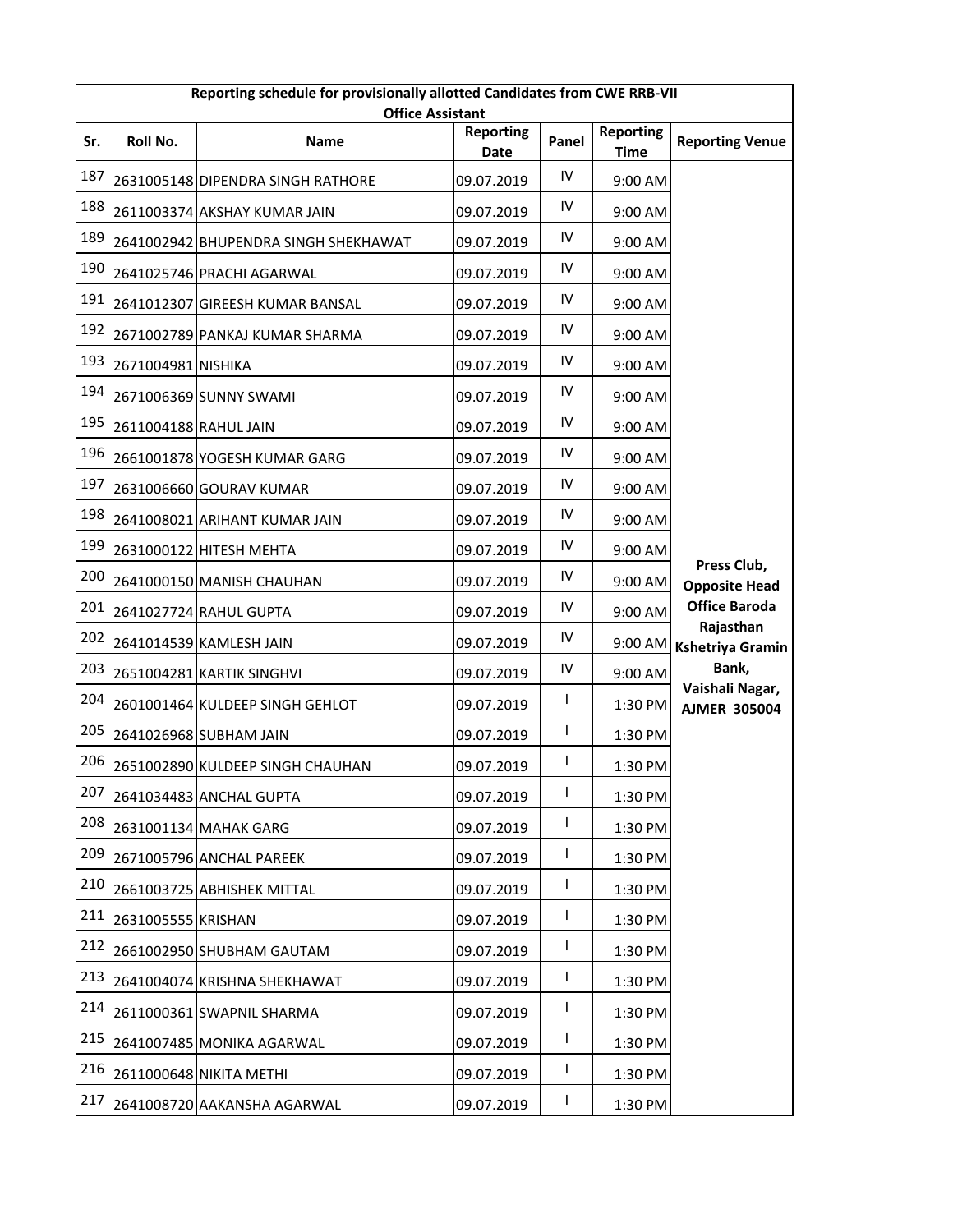|     | Reporting schedule for provisionally allotted Candidates from CWE RRB-VII<br><b>Office Assistant</b> |                                |                          |                                    |                                 |                                        |  |  |
|-----|------------------------------------------------------------------------------------------------------|--------------------------------|--------------------------|------------------------------------|---------------------------------|----------------------------------------|--|--|
| Sr. | Roll No.                                                                                             | Name                           | <b>Reporting</b><br>Date | Panel                              | <b>Reporting</b><br><b>Time</b> | <b>Reporting Venue</b>                 |  |  |
| 218 |                                                                                                      | 2641012434 ABHISHEK KAUSHIK    | 09.07.2019               | I                                  | 1:30 PM                         |                                        |  |  |
| 219 |                                                                                                      | 2661003252 ARPIT MITTAL        | 09.07.2019               | I                                  | 1:30 PM                         |                                        |  |  |
| 220 |                                                                                                      | 2641024171 RAVI ANAND          | 09.07.2019               | L                                  | 1:30 PM                         |                                        |  |  |
| 221 | 2671006190 ANKUSH                                                                                    |                                | 09.07.2019               | L                                  | 1:30 PM                         |                                        |  |  |
| 222 |                                                                                                      | 2611002699 DHEERAJ MITTAL      | 09.07.2019               | Ш                                  | 1:30 PM                         |                                        |  |  |
| 223 |                                                                                                      | 2631000642 ROHIT KUMAR         | 09.07.2019               | Ш                                  | 1:30 PM                         |                                        |  |  |
| 224 | 2671006333 AYUB KHAN                                                                                 |                                | 09.07.2019               | Ш                                  | 1:30 PM                         |                                        |  |  |
| 225 |                                                                                                      | 2641022370 SHUBHAM AGARWAL     | 09.07.2019               | Ш                                  | 1:30 PM                         |                                        |  |  |
| 226 |                                                                                                      | 2641028083 ALKA SHARMA         | 09.07.2019               | Ш.                                 | 1:30 PM                         |                                        |  |  |
| 227 |                                                                                                      | 2611003453 RAJAT SHARMA        | 09.07.2019               | $\mathsf{II}$                      | 1:30 PM                         |                                        |  |  |
| 228 | 2631006082 RAJU                                                                                      |                                | 09.07.2019               | Ш                                  | 1:30 PM                         |                                        |  |  |
| 229 |                                                                                                      | 2641019362 SHUBHAM GOYAL       | 09.07.2019               | $\mathsf{II}$                      | 1:30 PM                         |                                        |  |  |
| 230 |                                                                                                      | 2641015624 AVIRAL SHARMA       | 09.07.2019               | $\mathsf{II}$                      | 1:30 PM                         |                                        |  |  |
| 231 |                                                                                                      | 2661004152 YASH GUPTA          | 09.07.2019               | Ш.                                 | 1:30 PM                         | Press Club,<br><b>Opposite Head</b>    |  |  |
| 232 |                                                                                                      | 2661002784 SARVESH SAXENA      | 09.07.2019               | $\mathsf{II}$                      | 1:30 PM                         | <b>Office Baroda</b>                   |  |  |
| 233 |                                                                                                      | 2641006443 RITIKA AGARWAL      | 09.07.2019               | Ш                                  | 1:30 PM                         | Rajasthan<br><b>Kshetriya Gramin</b>   |  |  |
| 234 | 2611003026 LAVIKA                                                                                    |                                | 09.07.2019               | Ш                                  | 1:30 PM                         | Bank,                                  |  |  |
| 235 |                                                                                                      | 2641030884 SHAVEE KHANDELWAL   | 09.07.2019               | Ш                                  | 1:30 PM                         | Vaishali Nagar,<br><b>AJMER 305004</b> |  |  |
| 236 |                                                                                                      | 2641029540 TAPESH KUMAR SHARMA | 09.07.2019               | Ш                                  | 1:30 PM                         |                                        |  |  |
| 237 |                                                                                                      | 2611004578 GEETIKA ARORA       | 09.07.2019               | Ш                                  | 1:30 PM                         |                                        |  |  |
| 238 |                                                                                                      | 2631002538 RAKSHA RAJPUROHIT   | 09.07.2019               | Ш                                  | 1:30 PM                         |                                        |  |  |
| 239 |                                                                                                      | 2641024089 ANKUR KUMAR SINGHAL | 09.07.2019               | Ш                                  | 1:30 PM                         |                                        |  |  |
| 240 | 2641023680 MONIKA                                                                                    |                                | 09.07.2019               | Ш                                  | 1:30 PM                         |                                        |  |  |
| 241 |                                                                                                      | 2641028798 HEMANT GOYAL        | 09.07.2019               | Ш                                  | 1:30 PM                         |                                        |  |  |
| 242 |                                                                                                      | 2651000334 ANAND MOTT          | 09.07.2019               | Ш                                  | 1:30 PM                         |                                        |  |  |
| 243 |                                                                                                      | 2611001177 PUNITA PANCHOLI     | 09.07.2019               | Ш                                  | 1:30 PM                         |                                        |  |  |
| 244 |                                                                                                      | 2661000539 SHIVAM SHROTRIYA    | 09.07.2019               | $\ensuremath{\mathsf{III}}\xspace$ | 1:30 PM                         |                                        |  |  |
| 245 |                                                                                                      | 2671002848 KAUTILYA BHARDWAJ   | 09.07.2019               | Ш                                  | 1:30 PM                         |                                        |  |  |
| 246 |                                                                                                      | 2611002612 LOVE KUMAR SHARMA   | 09.07.2019               | Ш                                  | 1:30 PM                         |                                        |  |  |
| 247 |                                                                                                      | 2611003534 AAKANSHA KHANDELWAL | 09.07.2019               | Ш                                  | 1:30 PM                         |                                        |  |  |
| 248 | 2641017388 AMIT                                                                                      |                                | 09.07.2019               | Ш                                  | 1:30 PM                         |                                        |  |  |